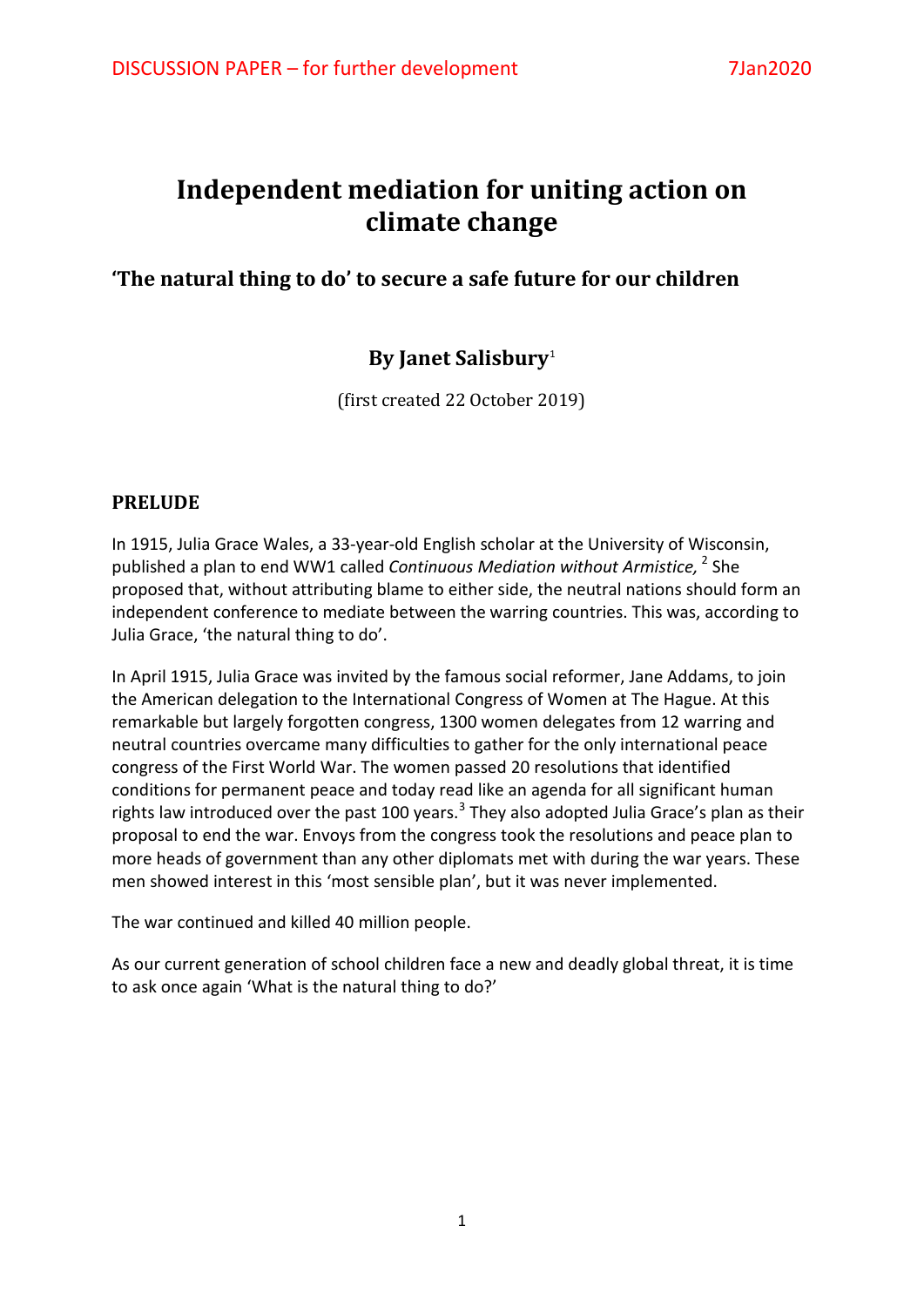#### **SUMMARY**

THE FURIES OF EARTH: *I'll bring drought and fire under filthy skies I'll scorch the farmland and torch the forest I'll raise the ocean, drown the cities I'll spare no human being! [4](#page-7-3)* 

In 2020, humanity stands at a cross roads. Climate scientists warn that we have only one more decade to get our house in order before we suffer the consequences of Earth's fury. Our children are calling for action to secure their future and our country is on fire. But our party political system of government has resulted in deadlock. We have all enjoyed the wealth that the industrial revolution has brought to the developed world, and therefore we must work together to transition our economy and lifestyles to a sustainable and just future for all.

Currently, in Australia our political parties and aligned groups of citizens are thinking separately in ever more polarised ways. To break the deadlock a plan is needed to enable the best thinking minds from all perspectives to come together to consider the issue. Such a national (and indeed world) 'thinking organ' could offer to the currently opposing political forces an opportunity to collaborate in finding a just and sustainable way to stabilise the climate and secure a safe future for our children without renouncing their overall convictions.

To kickstart a uniting approach that transcends partisan politics, this paper proposes a politically independent council of citizens (a 'wisdom council') chosen from a range of relevant disciplines and backgrounds to develop and mediate proposals for the social, economic and environmental changes needed to avoid further escalation of dangerous climate change. It is further proposed that women should play a leading role in development of the council's leadership and mode of operation. The councillors would accept two guiding principles as the basis for their work: the validity of the climate science as outlined by the IPCC and agreed in the targets of the Paris Climate Accord; and the sincerity of concerns about the potential damage to the economy and society (such as through job losses or dislocation) as we transition away from fossil fuels. This would safeguard the science of climate change from short-term political posturing, while taking joint responsibility for the current situation and facilitating dialogue and action towards transition to a sustainable and just economy.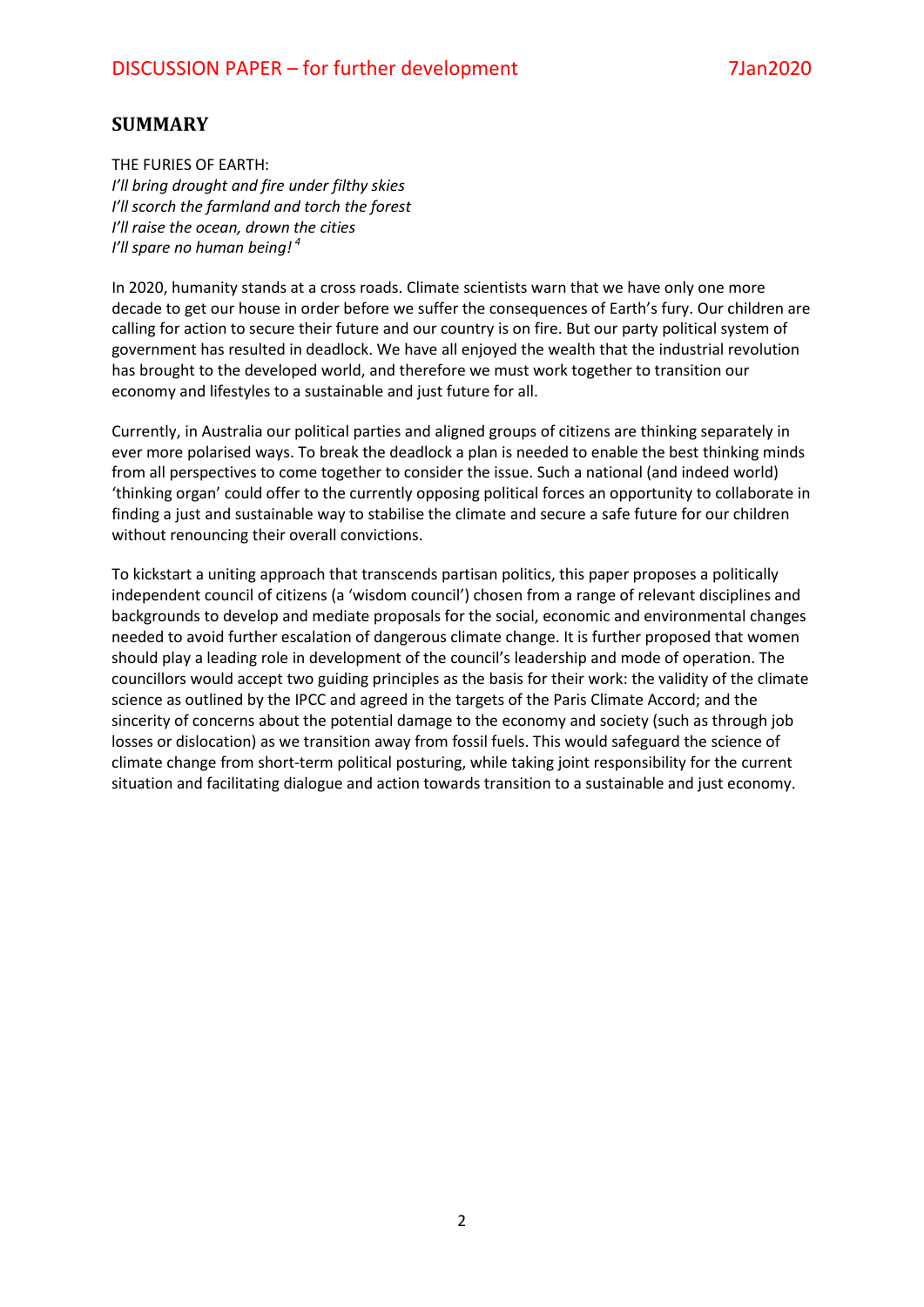### **The issue**

*THE CHORUS OF CITIZENS: As the land burns dry As the rivers die As the oceans rise Our children's nightmares pound our frightened hearts*

Climate change is the defining issue of our times, casting a long shadow over global and national politics, and creating discord and anxiety among citizens, particularly young people who will suffer the consequences of a heating world. A special report from the Intergovernmental Panel on Climate Change (IPCC), the peak body of the world's climate scientists, published in October 2018 warned that we only had 12 years to balance our carbon budget to avoid dangerous warming leading to major tipping points in the world's climate systems.<sup>[5](#page-7-4)</sup> In Australia, the summer of 2019–20 is shaping up as another terrible trifecta of heatwaves, droughts and bushfires and the latest report of the Climate Council further warns that these conditions are made worse by climate change.<sup>[6](#page-7-5)</sup> If we do not make the necessary changes, we will be at the mercy of the Earth's natural forces and there will be no turning back to the safe climate system that has supported human evolution thus far.

In our parliamentary system of democracy, it is conventional for the government and opposition to engage in polarising debate. Fuelled by similarly polarising forces in some parts of the media and other areas of public discourse, as well as the powerful influences of some sectors of business, this has prevented effective action on climate change for over 30 years. Despite repeated attempts to put policies in place to reduce carbon emissions, Australia's emissions are still rising.

Furthermore, our election cycle is short. Once an election is called, any cross-party discussion is further shut down while the major parties tussle to secure the votes of citizens. Once the results are in, however close, the winner takes all and claims a mandate to set policy. But the results of scientific investigation are not policies that can be voted on as one might vote for a tax cut or workplace reform. The forces of nature that are the subject of scientific inquiry will not wait to listen to anyone's opinion, or back off while we consult about jobs or the cost of electricity (important as these issues are to resolve fairly). Climate science tells us what will happen in response to the chemical changes humans have made to the Earth's atmosphere according to the laws that govern our universe. And it is settled enough to be sure that we can expect the worst if we do not change our ways.

In Australia, we have the High Court for the ultimate resolution of legal issues relating to most aspects of life. A High Court judgment must be adhered to by policy makers. But the judgment of the world's best scientists does not have the same requirement for compliance. While the laws of nature stand firm, human laws are powerless to enforce action. Instead, we rely on our elected representatives in government to make the necessary policies to safeguard the future. But our system of representation has thus far been unable to prioritise the nurture of life on Earth over other economic considerations.

*To move beyond this impasse we need a new method of informing policy, which is trusted both by those who govern us and by the people. If our intellectual development and all that has been built up over the course of human history is worth anything, we should, under the stress of emergency, be able to break through the paralysis that the current mode of operation brings and seek an ethical, humane and rational way out. And we must do this before the immoveable forces of nature have imposed the ultimate price.*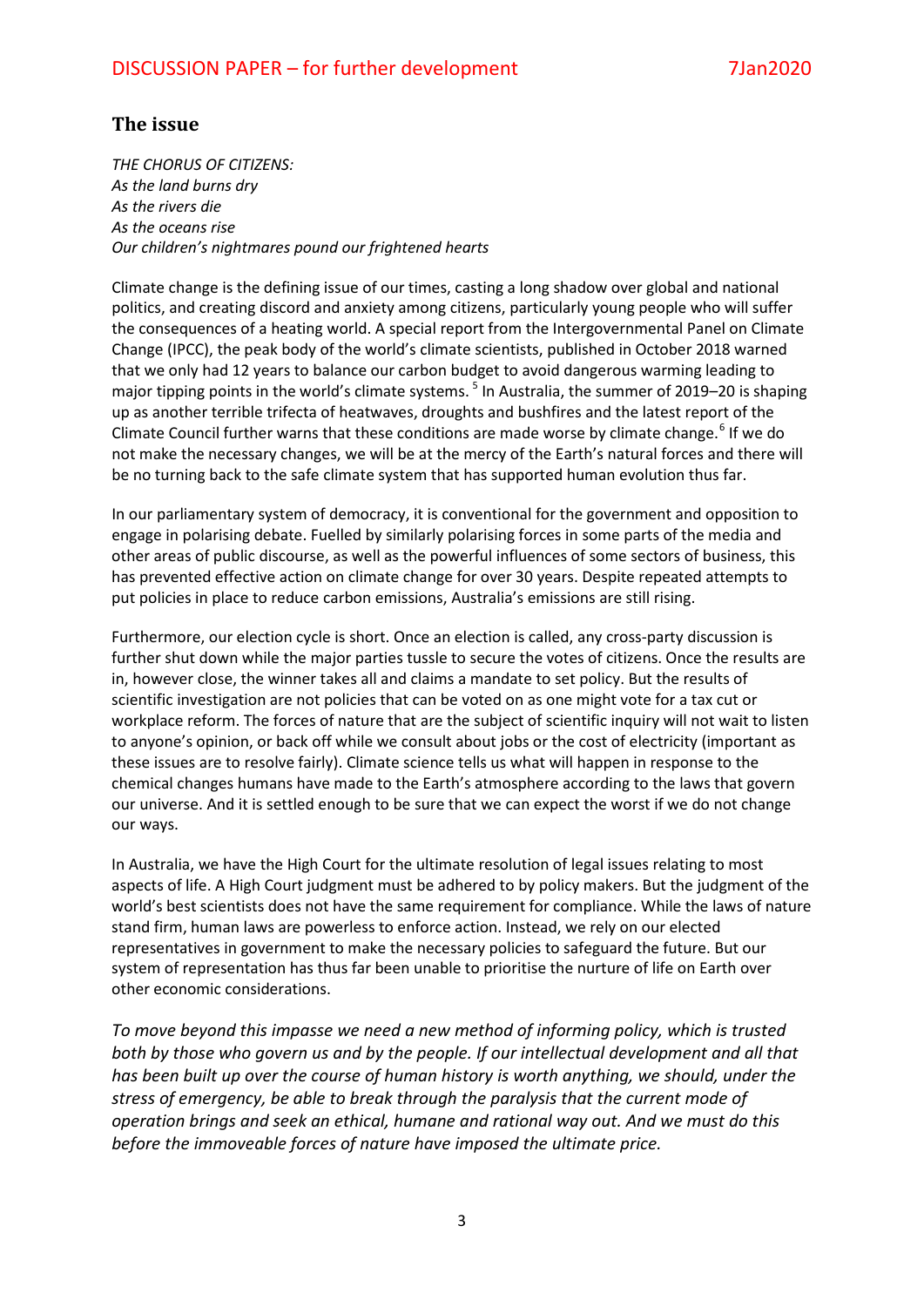# **The natural thing to do**

*We love our children We will care for the land*

Imagine that all the politicians, scholars, business people and activists were to awake tomorrow to survey the environmental and societal consequences of climate change as it unfolds in the way that the IPCC and Australian Climate Council scientists have warned.

Imagine if they could understand the motives that have driven others to behave the way that they have. Imagine if they could see the lack of wisdom in trying to crush or humiliate people with different views, the folly of continued competition and the advantages of cooperation. Suppose that they were able to come to the problem with utter honesty, simplicity and courage? What under these circumstances would be the natural thing to do to safeguard the future for our children?

- It would be natural to accept the analysis and warnings of the scientists and to collaborate to take immediate steps to secure a safe future for younger generations by stopping burning fossil fuels and transitioning our economy to renewable energy as quickly as possible.
- It would be natural to work together to ensure a fair transition of jobs away from fossil fuels, an equitable distribution of wealth and care for all people and the Earth.

*This is what Greta Thunberg and the other prevoting age and nonpolitically aligned school students understand so well. Indeed it is what these articulate young people are asking the adults to do. And it is the most natural thing of all to protect our children.* 

#### **The basis for common ground**

*When the laws of harmony are broken and discord shouts down the Songs of Life Listen to Nature the ancestors teach Her lament is the start of renewal*

Under the party political system, each party claims that it has the best interests of the people at heart.

- On the one hand lies continued employment in fossil fuel and energy intensive industries that have served the economy very well for a long time, and put food on the table for many families, particularly in regional areas.
- On the other lies the need to transition away from fossil fuels as quickly as possible to safeguard the future climate for all of humankind even if this means the sacrifice of whole industries, the jobs that go with them.

The concerns of people and communities are perfectly understandable if the situation is seen as binary and there is no observable transition policy, no plan to prevent catastrophic climate change, and no support offered for directly affected communities. Meanwhile, each side of politics says it has a motive of common good: this makes some unpopular policies necessary but the means used are justified by the ends.

If we accept that these claims are sincere – which I believe is the best starting point for dialogue – it is not surprising that voters find it hard to make a judgment for or against any single party. Hence, elections continue to be closely contested, with only a small majority either way. This in turn fuels further polarisation as parties try to carve out a position that is different from the other side.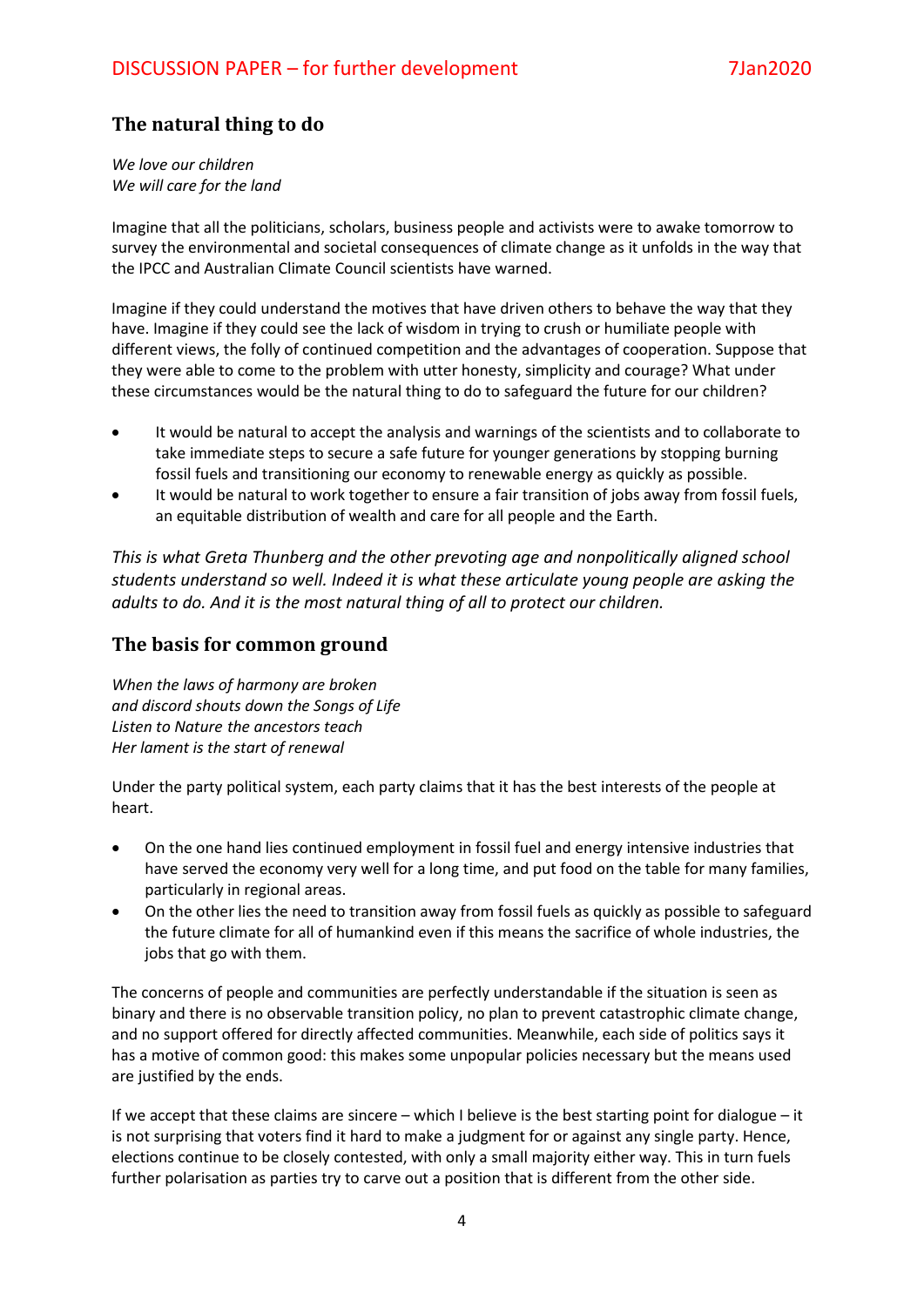#### DISCUSSION PAPER – for further development 7Jan2020

Without much deeper conversations than we currently have, it is hard for citizens to distinguish between the values and policies of one party or another. We also struggle to understand the extent of our own responsibility as citizens versus the actions of governments. There is a sense in which we are all to blame and all right at the same time. We are all human together stumbling out of darkness and often afraid to admit what we don't know.

If we accept our politicians' claims as sincere, as I have suggested, then their claims should be open to the ethical challenge of independent investigation and mediation to find the best way forward. And the most compelling test of sincerity lies in an appeal from our children to join them to secure their future.

#### **A time for women to lead**

*ETHOS (the spirit of civilised wisdom): Only when Reason and Love sing together will cities and Nature be reconciled.*

Women's nurture of life is axiomatic. Their leadership style tends towards compassion, inclusion and collaboration.<sup>[7](#page-7-6)</sup> These combined attributes are essential in times of emergency when life is threatened. They are also essential for effective mediation. Unfortunately, women's entry into public life in the past 100 years has been glacially slow. Women who have managed to break into the previously male domains have been constrained by organisational cultures that favour a more topdown, hierarchical style of leadership. Women have therefore not yet experienced a level playing field to contribute more relational processes and perspectives. And yet history has shown that when women act together without the influence of existing political cultures they have been able to develop visionary plans like those of the 1915 International Congress of Women in The Hague<sup>[8](#page-7-7)</sup> and the 1[9](#page-7-8)95 World Conference on Women in Beijing, $9$  which have underpinned much international progress in human rights. In the US the Women's Caucus, formed in 1977, facilitates bipartisan relationships and policy priorities among the women members of Congress, particularly in relation to improving the lives of women and families.<sup>[10](#page-7-9)</sup>

It is perhaps not surprising that the young leaders of the student climate strike movement are predominantly young women. With the future prospect of safely raising a new generation under threat, the rhetoric of these young people is notable for its wide view of the interconnectedness of the issues of income inequality, treatment of Indigenous people and other disadvantaged groups, and environmental issues including climate change.

#### **A new way of informing policy on climate change**

*Gaia! We your people, sing our promise to turn the tide to harmony of the mortal law of people and cities and the immortal law of Earth and Sky*

The core of this proposal is to form a 'wisdom council' of independent open-minded individuals to develop policy proposals for action on climate change. To allow women to participate on their own terms, the council should have a majority of women, including Indigenous women and young women. A robust process selecting these councillors would first need to be developed which would be accepted as genuinely collaborative and fair by both the government and the public.

To gain community support, the council would need to operate under overarching principles that recognise: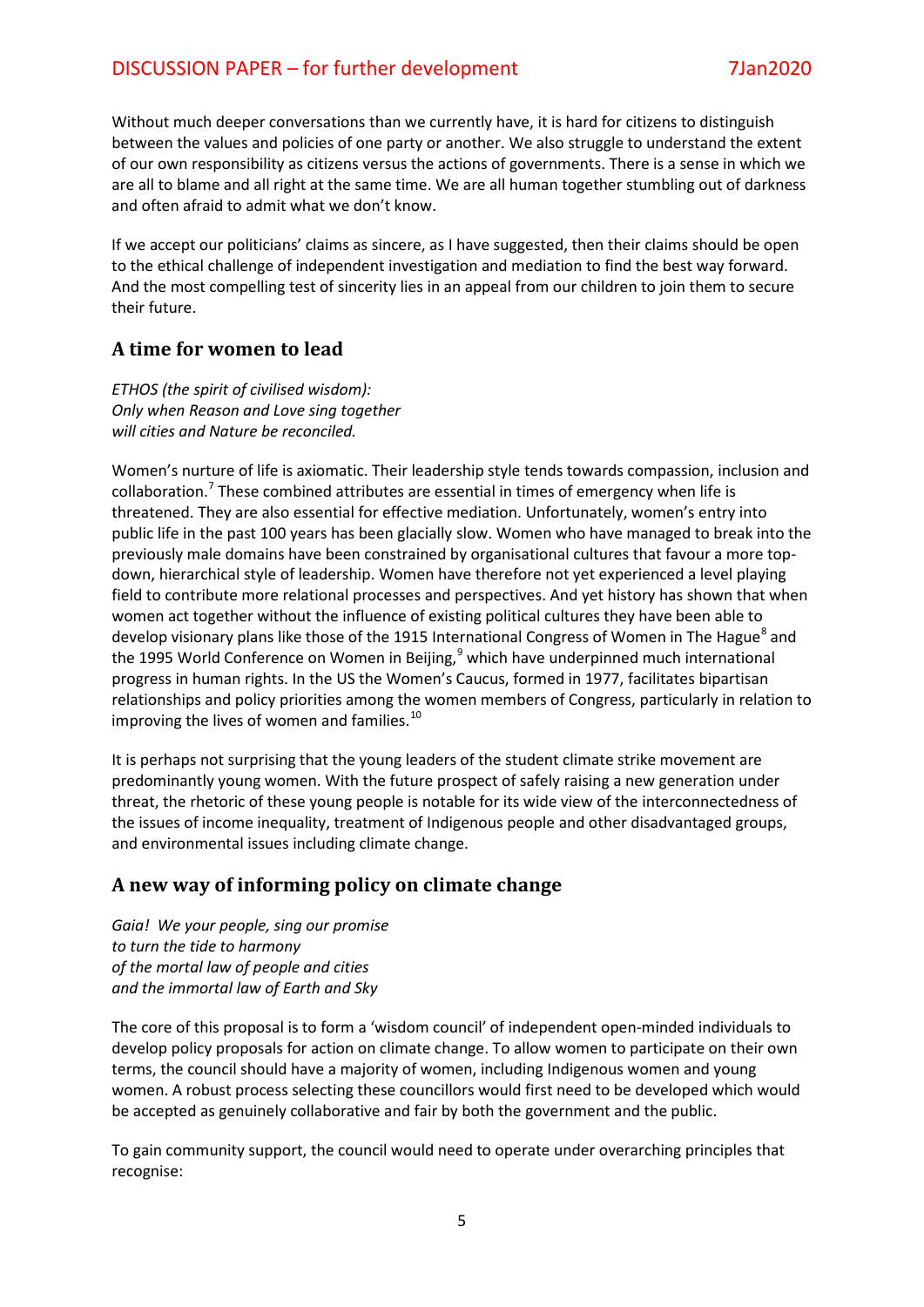# DISCUSSION PAPER – for further development 7Jan2020

- the scientific consensus represented by the analysis and recommendations of the IPCC, and agreed in the targets of the Paris Climate Accord, as the basis for policy recommendations
- the need for a strong economy to sustain jobs and uphold or improve current social services for all Australians.

It is quite understandable that political parties see nothing to be gained by independent mediation, which could involve having to let go of some long-held positions. To gain government support and trust, a good starting point for an independent council would be to adopt the principles that ensure:

- no attribution of blame for our current situation
- independence from political influence
- a method of working that ensures respectful discussion both within the group itself and in relation to all stakeholders in the process.

In developing policy proposals, the wisdom council would identify the principles that underlie the welfare of all. These would create a foundation for agreement by those sincerely invested in the common good.

The council would submit its proposals simultaneously to all parties in government. These proposals would then be discussed at a multiparty forum, preferably led by women and independently hosted by facilitators highly skilled in developing common ground across different perspectives. The results of this forum would be fed back to the wisdom council for further refinement.

This process could continue back and forth until a sound basis for an ongoing multiparty national plan of action to address climate change was agreed.

Such a process would:

- give an opportunity to understand more deeply the concerns currently underlying the different political perspectives (eg economic, social and environmental)
- put the validity of the science out of reach of politically motivated scepticism and denial while maintaining rigorous assessment
- allow women to lead on their own terms, free from existing organisational cultures that have undermined wise decision making
- lift nurture of life for future generations into the realm of a priority political consideration and focus the thoughts of the country [world] on the common good
- restore the shaken faith of citizens in political systems and enable a new course towards a just and sustainable society
- offer governments an honourable exit from a difficult situation.

Some might say that this type of process has been used before and that it is far too simplistic to offer anything new in the face of powerful influences and complex challenges. As a counter to this, I offer that a true dialogue across parties has not previously been attempted because our tendency to attribute blame to one side or another is so entrenched in public discourse.

Far from being simplistic, therefore, this proposal involves a profound change in the way we do business across different perspectives. Bringing together the right people is the start but success requires a rethink of almost everything we know about meeting protocols in order to create a safe space for conversations that transcend the usual polarisations and build on common ground. Practitioners of the international Art of Hosting Conversations that Matter collaboration,<sup>[11](#page-7-10)</sup> who have been developing ways to create these sorts of safe spaces, are a resource for this process.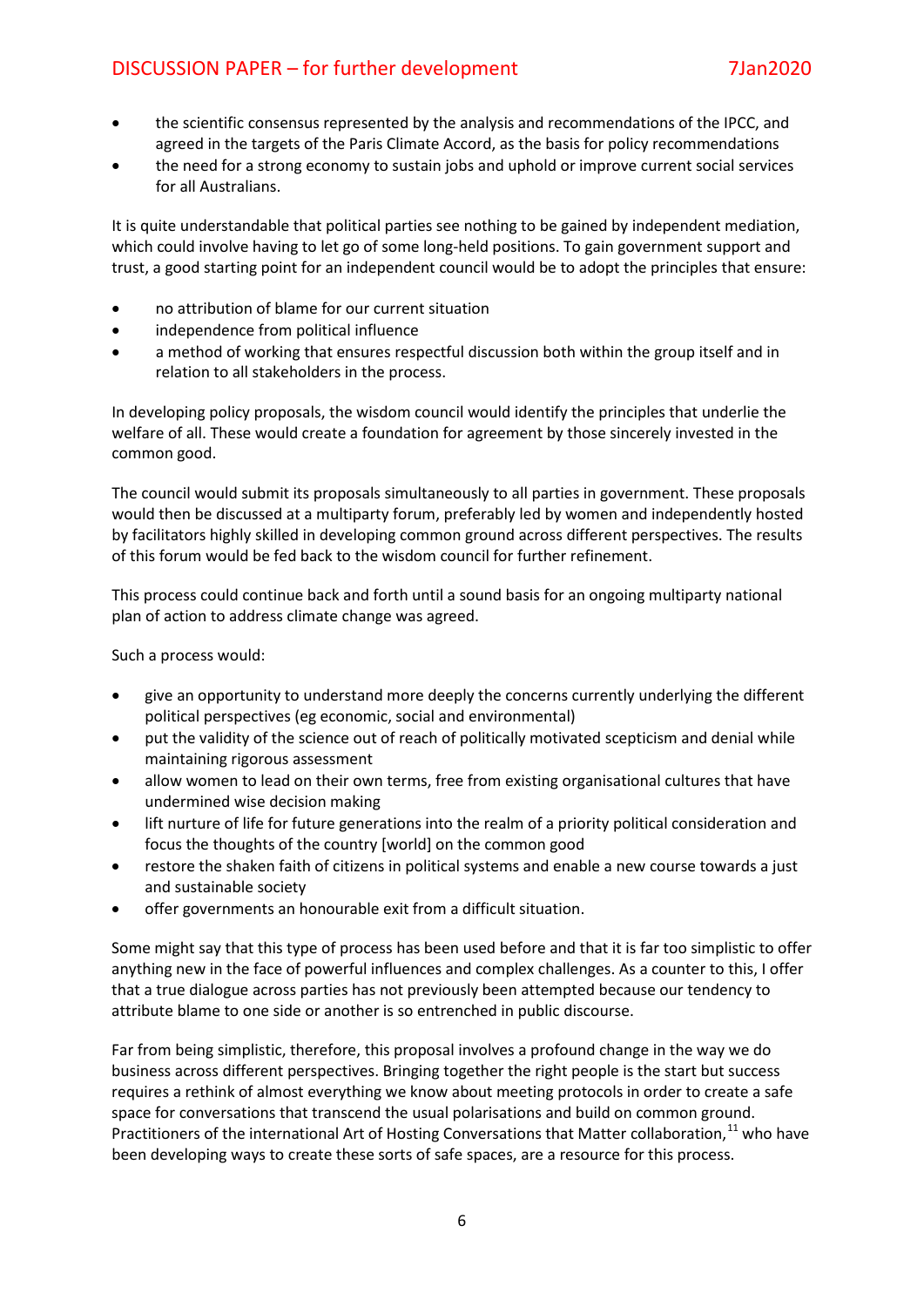#### **International perspective**

As greenhouse gas emissions are shared globally, climate change is an international issue. Ideally, the independent mediation process described here would apply globally. Internationally, the United Nations Framework Convention on Climate Change (UNFCCC) has provided a world 'thinking organ' for action on climate change since the first annual Conference of the Parties (COP 1) was held in Berlin in 1995.<sup>[12](#page-7-11)</sup> However, the work of the United Nations has been slow and tortuous. Ultimately, agreements are only as good as the ability of individual countries to realise their targets.

Some countries have been able to work collaboratively across otherwise polarised political parties and have put strong policies in place; for example, Sweden (through the Climate Policy Council);  $^{13}$  $^{13}$  $^{13}$ and the UK (through the Committee on Climate Change).<sup>[14](#page-7-13)</sup> In other countries, including the United States and Australia, the powerful influencers of business as usual in economies highly dependent on fossil fuels have made it impossible to develop policies to effectively address climate change. It is these countries where the approach described here is particularly needed. Strong actions by these nations will promote global progress.

#### **Conclusion**

In Australia, as in many other parts of the world, there is an impasse between rapid transition away from fossil fuels to prevent escalating climate change and maintaining the business-as-usual economy that has allowed development of the world economy we currently enjoy. Our party political system of government, with its tendency to polarising rhetoric and approach to policy development, has also served us well in the past but is now floundering. Meanwhile, our children have lost trust in adults to protect their future and are taking matters into their own hands in a reversal of the natural order of life on Earth where protection of the young is paramount. To get out of this deadlock, a method is suggested to create dialogue among all parties through an independent 'wisdom council'. This council, led by women, would accept the climate change science and our joint responsibility for the status quo, as well as the need to plan for and support those people directly affected by the need to transition to a new sustainable economy. Suspending judgment on who is to blame for the current emergency, this council could work with a multiparty forum to develop nationally agreed policies to secure a sustainable future for our children.

**Address for correspondence E [janet.salisbury@iinet.net.au](mailto:janet.salisbury@iinet.net.au) M 0416 167 280**

 $1$  Dr Janet Salisbury is an independent scholar, Canberra business woman, and was the founder of the science information company Biotext Pty Ltd. She developed a strong interest in dialogue around contentious public policy issues through her work in science communication. For the past 13 years, she has extended that interest through her membership of A Chorus of Women (see below). Janet was the initiator and facilitator of a series o[f 14 Canberra Conversations hosted by A Chorus of Women](https://www.chorusofwomen.org/dbpage.php?pg=Highlights#Conversations) from 2009–2014. These conversations brought together citizens from across different professional and political perspectives for conversations about environmental and development issues, the arts, peace and human rights. Many were hosted in collaboration with the ANU Climate Institute. She is a member of the international collaboration of practitioners in the Art of Hosting Conversations that Matter and has been at the forefronts of bringing this practice to Australia and Canberra.